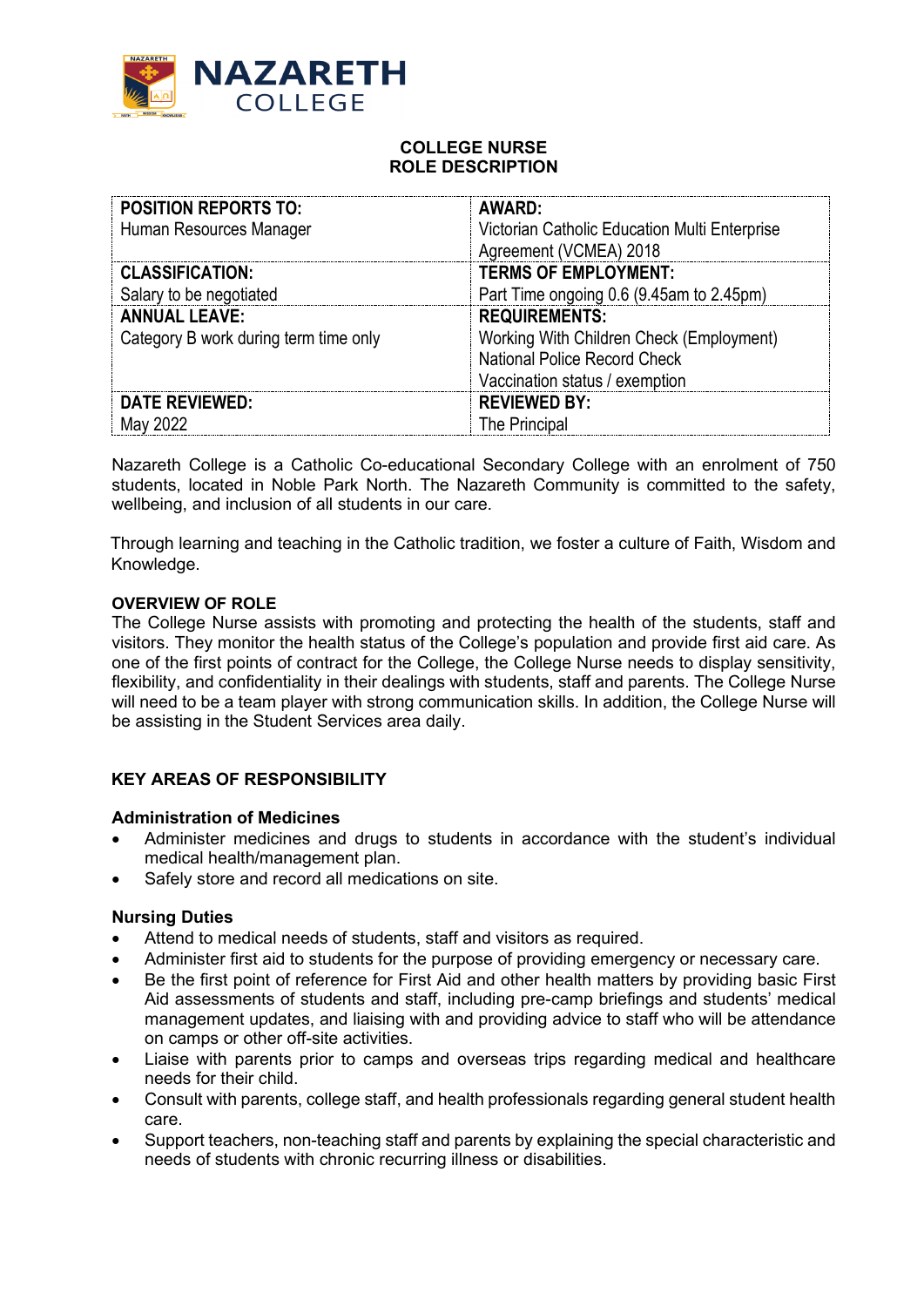

- Liaise with parents/college staff/health professionals regarding students identifies with health and wellbeing issues to ensure their needs are met.
- Conduct Anaphylaxis/Asthma briefings/training and any other nursing/medical briefings to staff and parents as required.
- Maintain and manage first aid supplies for all areas of the college and safely store and record all medications on site.
- Management of all student Epipens including requesting replacements (due to expiry dates) from parents.
- Selectively participate in health education programs in the College and with parent groups when appropriate.

# **School Events and Sport**

- Administer first aid as required for various school activities and occasional events including attendance at various sports carnivals.
- Maintain and provide first aid supplies for all college activities including camps, sports and events.
- Ensure that the correct medication accompanies students involved in College activities.

# **Administration and Compliance**

- Ensure all medical details of students are entered into Simon.
- Maintain accurate and confidential student and staff medical records.
- Maintain an accident and injury register in EMS 360 of students and staff treated.
- Coordinate the signing of the annual student Individual Anaphylaxis Management Plans and Asthma Management Plans with parents.
- Prepare and manage medical data and liaise with the Business Manager in relation to records of workers' compensation cases.
- Ensure medical kits for yard duty and excursions are available and stocked for the College.
- Ensure all student medical alert documents are up to date in the staff room and medical/first aid bags including the Yard Duty Medical Bags.
- Regularly check defibrillators and ensure the defibrillator battery is in working order.
- Facilitate the School based immunisation program in conjunction with Dandenong Council.
- Facilitate staff vaccinations.
- Complete the Annual Risk Management Checklist for Anaphylaxis in consultation with the Principal.
- Liaise with the Heads of Houses and the College Counsellors regularly regarding the medical care of students in accordance with College policies and procedures.
- Ensure medical supplies/equipment are kept up to date, in date and are re-stocked, when needed.
- Review and update first aid and health related policies and procedures as required.
- Member of the OH&S Committee

## **Wellbeing**

• Work with the Director of Wellbeing and Deputy Principal – Teaching and Learning to assist with the development and delivery of positive education/health programs for students when required.

## **General Duties**

- Project and other work as directed by the Human Resources Manager within the scope of this role
- Assist in the Student Services area daily.
- The College Nurse will be based in the Student Services Area.
- Actively participate in professional development opportunities as they become available.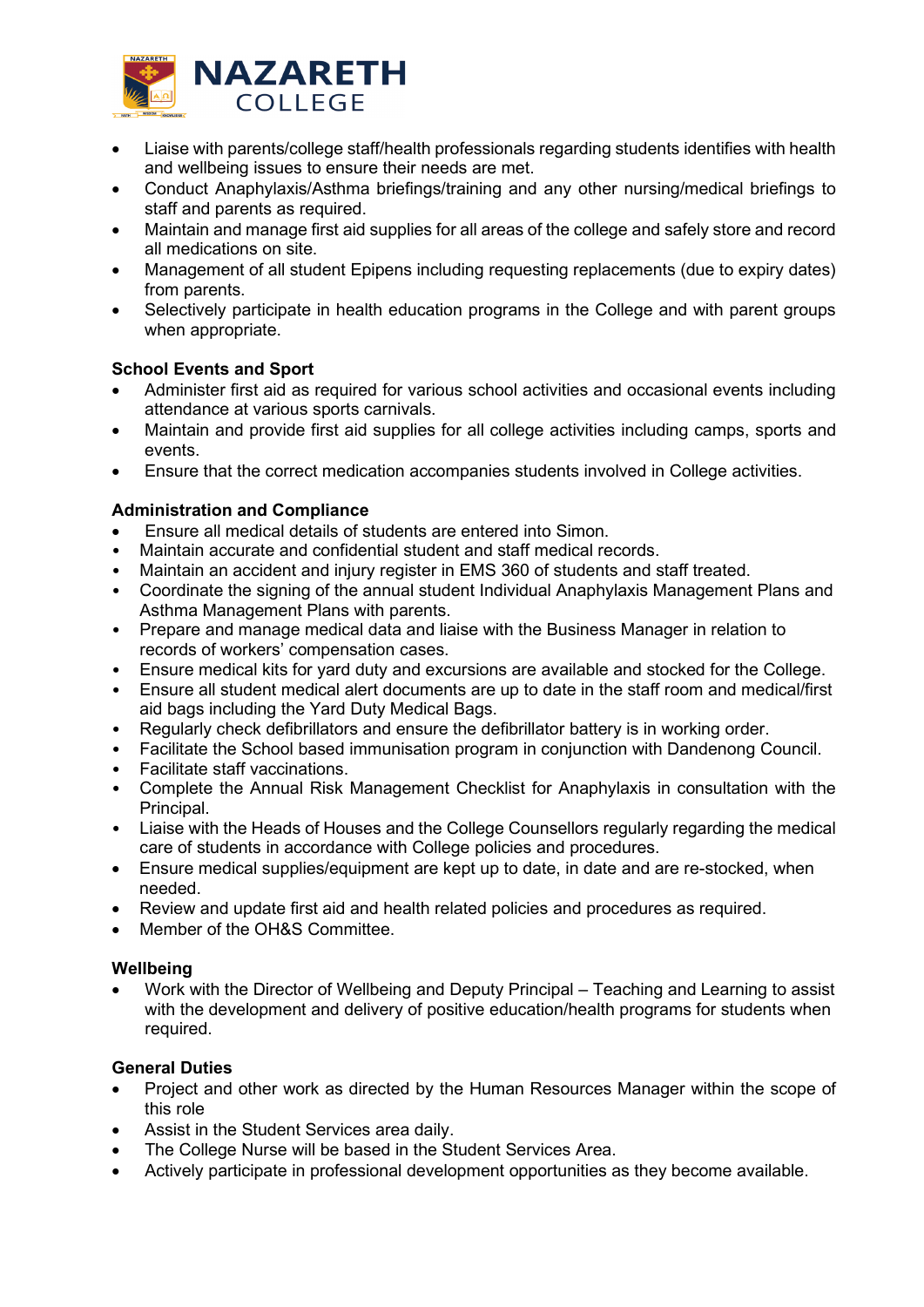

- Maintaining a high level of confidentiality with respect to documents containing personal and financial information about members of the College Community, including ensuring that records are secure and not accessible to unauthorised persons.
- Ensuring school process and policies relating to first aid are complied with.
- Operate the first aid area efficiently, maintaining a clean and well organised area.
- Work flexibly and as part of a team in the pursuit of the College's Mission and Values.
- Promote the benefits of Nazareth College and, where appropriate, be involved in the securing of enrolments.

# **EXPECTATIONS**

- Exercise a shared responsibility to ensure that the mission of the Catholic Church is brought to life in the College. The role is predicated on the belief that to be effective, the work will be informed by a vision of Catholic education that is Gospel based, people centred, inclusive and holistic.
- Accountability and efficiency in the carrying out of the duties of the position.
- Committed to the safety and protection of all students at the College.
- Be approachable and responsive to students, staff and parents.
- Show initiative and energy in all matters pertaining to the role.
- Timely follow-up and communication of the highest standard with staff, students, families and key stakeholders.
- Knowledge of Child Safety policies and protocols.
- Foster an environment of professional trust, empowerment, and learning.
- Exercise discretion when handling confidential and sensitive information.
- Attend College functions, meetings and events as required.
- Understand and adhere to College policies and procedures.
- Show collegiate support of all staff.
- Participate in appropriate professional learning and appropriate professional networks to broaden knowledge and improve practice.
- Interact positively and proactively with all members of the school Community to build strong relationships.
- Communicate information of a serious nature to the Principal, or Leadership Team.

## **VACCINATIONS**

Employees at Nazareth College are required to meet any State or Commonwealth government mandatory vaccination requirements for education facilities and staff are required to provide evidence of meeting these vaccination requirements as a condition of employment.

#### **CHILD SAFETY**

Every person employed or volunteering at Nazareth College has a responsibility to understand the importance and specific role they play individually and collectively to ensure that the wellbeing and safety of all students is at the forefront of all they do and every decision they make. Ministerial Order 870 requires Nazareth College to implement child safety standards and to accommodate and take the needs of all children in account when creating a child safe environment.

## **OCCUPATIONAL HEALTH AND SAFETY**

There is responsibility, incumbent on all staff, to ensure that the regulations associated with Occupational Health and Safety are adhered to.

#### **OTHER DUTIES**

• No position description can be entirely comprehensive, and the incumbent will be expected to carry out such other duties as requested by the Principal or delegate as may be required